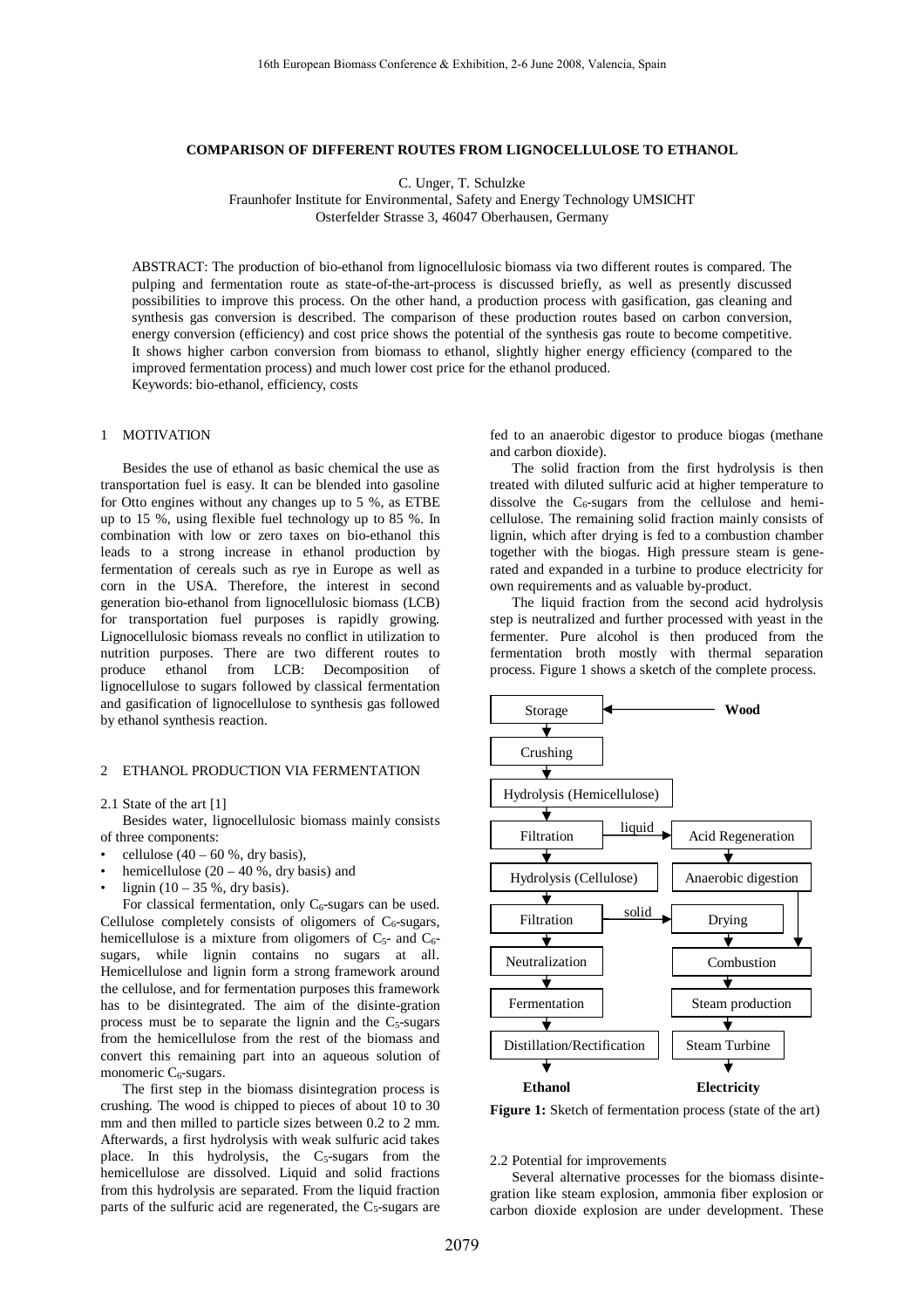processes may reduce cost and increase conversion rate of cellulose to monomeric  $C_6$ -sugars. The most promi-sing process under development to increase ethanol yield from biomass is the breeding of special bacteria culture (Clostridia, Thermoanaerobacter ethanolicus) that is able to convert  $C_5$ -sugars from hemicellulose to ethanol [2], because this is the only approach to increase biomass fraction which can be converted to ethanol within the fermentation.

#### 3 ETHANOL PRODUCTION VIA SYNTHESIS GAS

## 3.1 Process outline [4]

The alternative route to produce ethanol from biomass is the thermo-chemical conversion. The process consists of four major steps:

- biomass gasification,
- synthesis gas conditioning,
- gas compression and
- ethanol synthesis.

The complete outline of the process is shown in figure  $\mathcal{L}$ 



**Figure 2:** Sketch of synthesis gas process

## 3.2 Biomass gasification

Also the production route via gasification starts with crushing of the biomass. Hereby the biomass is only chipped to pieces of around 50 mm (depending on gasifier used). The wood chips are then dried to a remaining moisture content of around 12 %. Then it is fed to the gasifier, which converts solid biomass into a gaseous mixture of hydrogen, carbon monoxide, carbon dioxide, water, methane and depending on the selected gasifier several unwanted byproducts and nitrogen.

As will be explained later it is desirable to produce a synthesis gas with nearly equal fractions of hydrogen and carbon monoxide. Therefore a steam gasification process like the FICFB-system (fast internally circulating fluidized bed) developed at TU Vienna and successfully demonstrated at Güssing (Austria) or the Taylor-system from the USA is not the gasification method of choice, because here the hydrogen content is much higher than the carbon monoxide content (see Table 1 for gas compositions).

Air blown gasification systems like the circulating fluidized bed test gasifier at Fraunhofer UMSICHT produce a synthesis gas with nearly equal fractions of hydrogen and carbon monoxide, but the nitrogen content of about 48 %, which is not easily to be separated from the synthesis gas, constitute a great inert mass diluting the gas and hence reducing reaction rate and conversion.

Table I: Gas composition of different gasifiers on dry basis (1: TU Vienna, 2: Taylor, 3: UMSICHT, 4: Chrisgas, 5: Carbo-V, 6: CUTEC)

|                 |    |    | 3  |    |    |    |  |
|-----------------|----|----|----|----|----|----|--|
| CO              | 23 | 18 | 18 | 19 | 39 | 27 |  |
| H <sub>2</sub>  | 42 | 46 | 16 | 19 | 40 | 32 |  |
| CO <sub>2</sub> | 23 | 19 | 14 | 44 | 20 | 35 |  |
| CH <sub>4</sub> | 12 | 11 |    | 13 |    |    |  |
| N2              |    |    | 48 |    |    |    |  |
|                 |    |    |    |    |    |    |  |

A pressurized oxygen/steam gasification system as developed in the CHRISGAS project will give a nearly nitrogen free synthesis gas with a hydrogen and carbon monoxide content of 19 % each and the synthesis gas is already pressurized. A great disadvantage is the high carbon dioxide content, which on one hand hinders the synthesis an on the other hand reduces carbon conversion to ethanol.

Best choice for the synthesis of ethanol from biomass based synthesis gas is a pure oxygen gasification like the Carbo-V-system developed by Choren. Here we find the optimal hydrogen to carbon monoxide ratio of about 1 and a carbon dioxide content which is only one half of the carbon monoxide content. A potential alternative is the atmospheric steam/oxygen CFB process demonstrated by CUTEC in small scale.

#### 3.3 Synthesis gas conditioning

The synthesis gas which leaves the gasifier is contaminated with several unwanted components, which must be removed prior to ethanol synthesis reactor. The contamination level of these components depends on the gasifier system chosen, but in common they are always too high to feed the synthesis gas directly to the synthesis reactor. The most common contaminants are

- tars.
- dust,
- sulfurous compounds (organic and inorganic) and
- nitrogen containing compounds (ammonia and hydrogen cyanide).

For each of these component groups separation processes must be applied. Tars and ammonia can be decomposed in a catalytic steam reforming at temperatures around 900  $^{\circ}$ C at surfaces containing Ni(0). Tars are reformed to additional hydrogen and carbon monoxide while ammonia is decomposed to hydrogen and nitrogen. As there is only little amount of nitrogen in natural wood, this will give only low amount of nitrogen in the gas.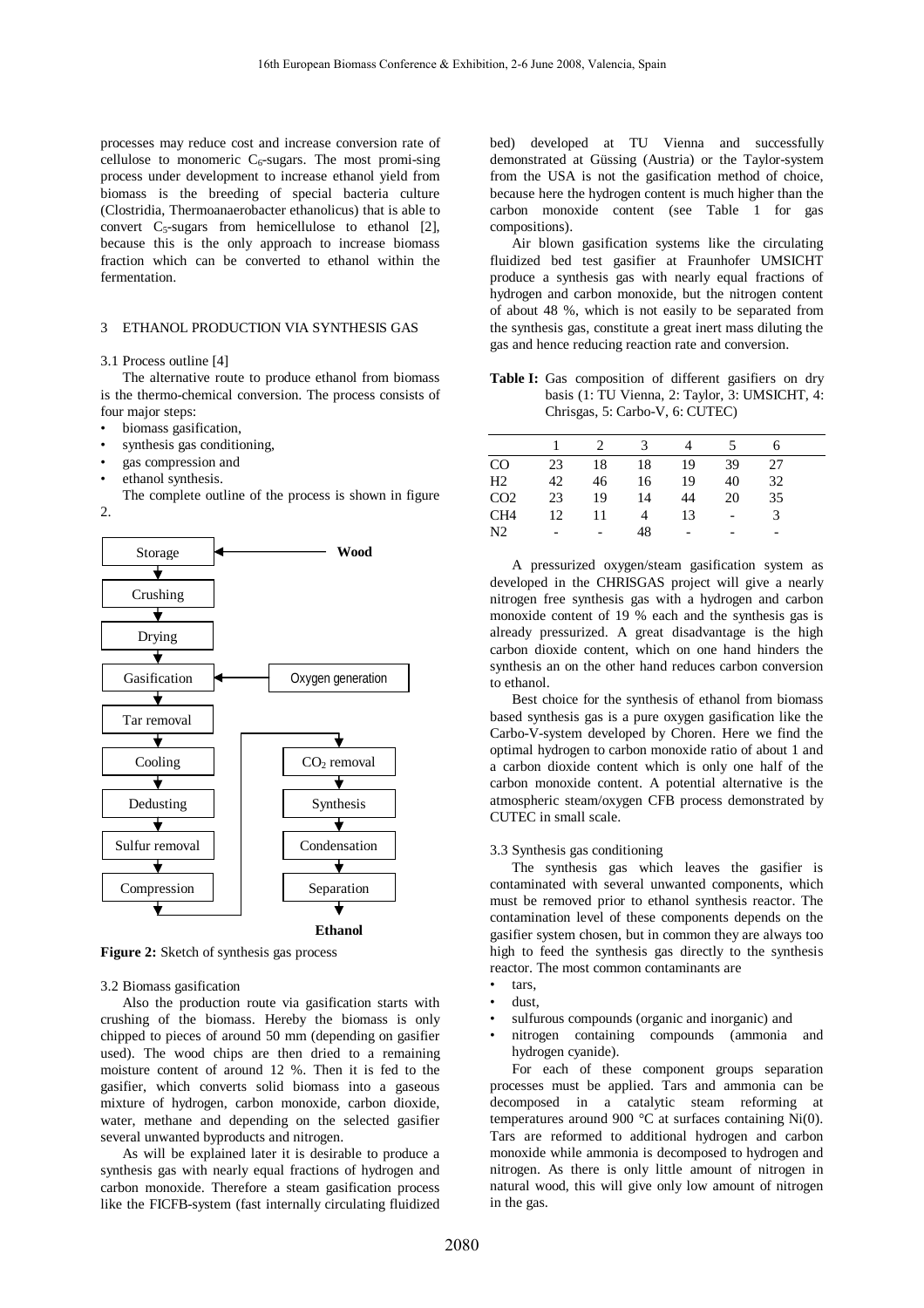Afterwards the gas should be cooled down to an intermediate temperature of 500-600 °C and then the dust can be removed in commercial metallic or ceramic filters.

The removal of  $H_2S$  can be done with a ZnO-Adsorber at temperatures around 350 °C. Other sulfurous compounds – if contained in the raw synthesis gas, depending on feedstock and gasifier – must be converted to  $H_2S$  before. Because of the high hydrogen content in the raw synthesis gas this is easily done nickel-molybdenum or a cobaltmolybdenum catalyst.

## 3.4 Gas compression

The ethanol synthesis is done under elevated pressure of around 100 bar. Therefore a multistage-turbo compressor is needed to reach the desired pressure. As carbon dioxide is hindering the ethanol synthesis by dilution and negative effects on kinetic and reaction equilibrium, it must be removed to a level of about 1 %. Best available method is washing with methyldiethanolamine (MDEA) at an intermediate pressure of around 20 bar.

## 3.5 Ethanol synthesis

The synthesis of ethanol from hydrogen and carbon monoxide can be made in principle by two different reactions

 $3 CO + 3 H_2 \Leftrightarrow CH_3-CH_2-OH + CO_2$   $\Delta H_R = -297$  kJ/mol  $2 CO + 4 H_2 \Leftrightarrow CH_3-CH_2-OH + H_2O \quad \Delta H_R = -256 \text{ kJ/mol}$ 

The first reaction requires a  $H<sub>2</sub>/CO-ratio$  of 1, the second reaction requires a ratio of 2. Commercial methanol catalysts based on Cu/Co/ZnO can be modified to also catalyze the second reaction with a medium selectivity towards ethanol  $(<60 % C<sub>2</sub>-components)$ . A higher selectivity of  $\approx 75$  % ethanol can be achieved with supported rhodium catalysts and a synthesis gas with equal hydrogen and carbon monoxide concentrations at temperatures around 275 °C. Obviously reaction 1 (as brutto reaction) is enhanced. This reaction can take place in different reactors. It is possible to use fix bed, circulating fluidized bed or slurry reactor. Due to the high heat release during reaction, the fix bed is less suitable for this purpose. As the abrasion is much lower in slurry reactor than in CFB, the slurry reactor would be best choice due to the high price of the active element in the catalyst, which is concentrated on the outer surface of the catalyst particle. An alternative approach could be to perform the reaction under homogenous catalytic conditions, where rhodium is solved in the carrier liquid as complex.

#### 4 COMPARISON

## 4.1 Technical comparison

A comparison of both routes to produce ethanol from lignocellulosic biomass can be based on conversion rates. Figure 3 shows different conversion rates of carbon from biomass to ethanol, while figure 4 shows the conversion rates of energy content from biomass to ethanol.

For the described process of two stage acid hydrolysis followed by fermentation as the state-of-the-art process a carbon conversion of 27 % can be measured. Theoretically, if the C5-sugars from the hemi-cellulose can be fermented to ethanol and the efficiency of all stages can be improved, a maximum carbon conversion from biomass to ethanol of 35 % can be reached. A production route of ethanol using pure oxygen gasification and chemical synthesis with rhodium catalyst in heterogenous conditions may reach a conversion rate of 42 %. However, the additional energy demand for the synthesis route is not accounted for.



**Figure 3:** Carbon conversion rates [3, 4]



**Figure 4:** Energy conversion rates

Figure 4 shows the energy conversion rate for both processes. For an ethanol production plant with a state-ofthe-art fermentation process 19 % of the energy content of the feed biomass is transferred to the ethanol. In addition, the process is self sufficient (waste streams from biomass disintegration are used to produce steam for drying and distillation) and exports additional 10 % of the original biomass energy content as electricity. Al together, nearly 30 % of the energy content of the biomass are transferred into usable energy carrier.

For a fermentation process with increased yield in the disintegration stages and with the additional fermentation of  $C_5$ -sugars, a maximum conversion of 46 % of the biomass input energy into chemically stored energy in the ethanol is possible. The process is still self sufficient (waste streams are used for steam production) but there is no excess electricity left.

For a gasification/synthesis process it seems to be possible to produce ethanol which contains 59 % of the energy fed to the gasifier with the wood. But this figure only becomes true, if the energy demand for oxygen production and compression is exported from the grid. For a self sufficient gasification/synthesis process approx. 12 % of the biomass have to be used to produce the necessary energy for oxygen production and compression, so that at the end about 47 % of the biomass energy content is transferred to the liquid product.

#### 4.2 Economical comparison

For an equal production of 100 000 t/a Ethanol, investment cost as well as operating costs have be evaluated for both routes. For fermentation the standard process with two-stage acid hydrolysis and only  $C_6$ -sugar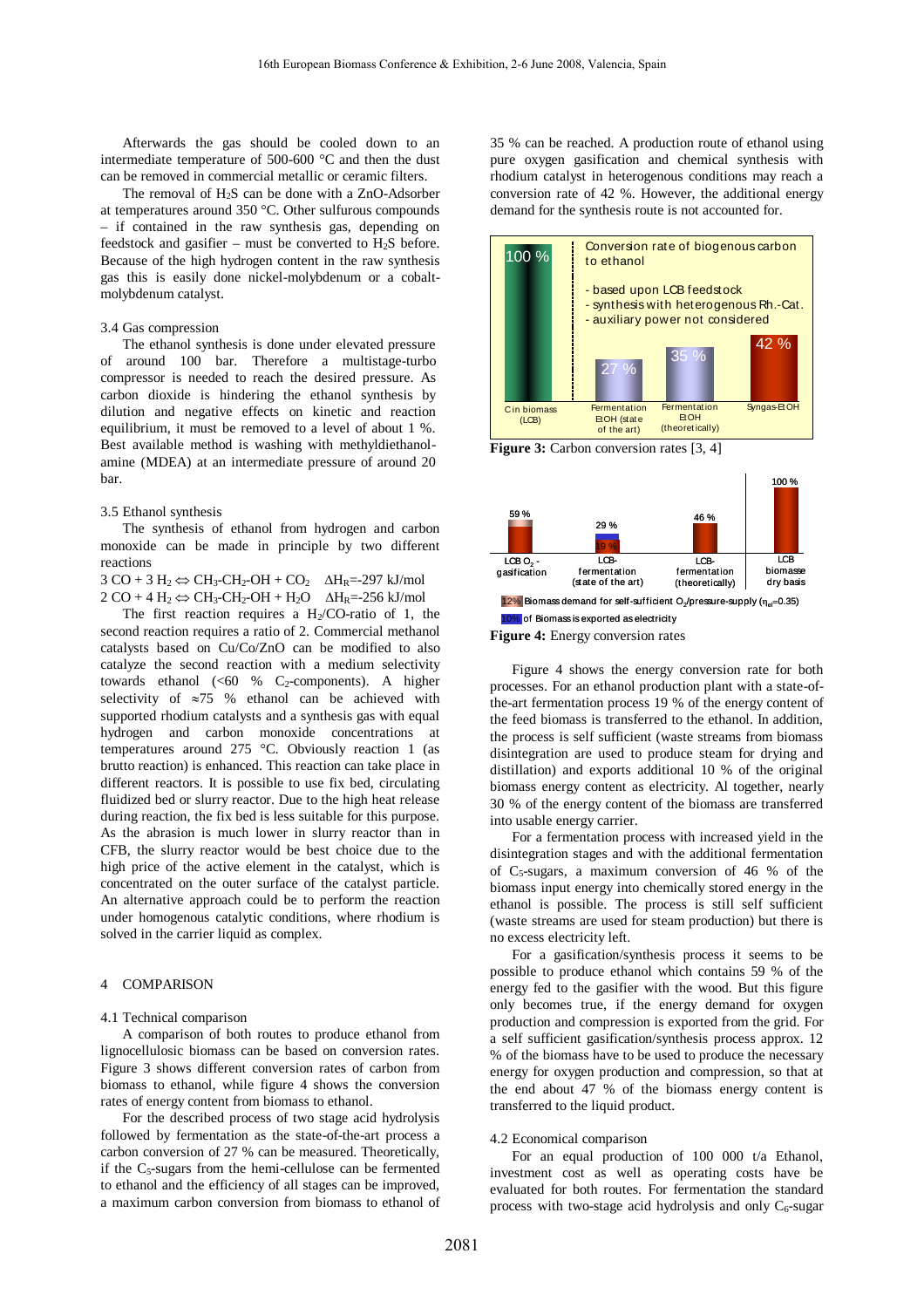conversion is calculated. For synthesis gas route a cold gas efficiency of 80 %, a loss of 5 % due to carbon dioxide separation and an ethanol selectivity of 75 % are assumed. As can be seen from table II, the investment cost for a fermentation plant is much bigger than for a thermochemical conversion plant (roughly a factor of 1.5). But although in the fermentation plant a valuable by-product – electricity – is being produced, the ratio of cost price of ethanol from both routes is even worse for the fermentation route (roughly a factor of 2). The underlying assumptions are biomass water content of 35 %, 8 000 operating hours a year.

**Table II**: Economic parameters of both routes (basic case) [4]

|                    | Fermentation  | Synthesis gas |  |
|--------------------|---------------|---------------|--|
| Investment cost    | 263.5 Mio €   | 180 Mio €     |  |
| Wood input         | 144.2 $t/h$   | 44.1 $t/h$    |  |
| Biomass price      | $50 \in (db)$ | $50 \in (db)$ |  |
| Electricity credit | $0.03$ €kWh   |               |  |
| Ethanol<br>cost    | $0.85 \in I$  | $0.44 \in I$  |  |
| price              |               |               |  |

The high cost price of fermentation ethanol mainly results from 2 factors: the high biomass demand (more than three times the biomass demand of the synthesis gas route) and the relatively low credits for electricity. Figure 5 shows the variation of the ethanol cost price of the fermentation route as a function of electricity credits. Only above electricity credits of 17.5 ct/kWh the ethanol cost price for fermentation ethanol becomes lower than the cost price for synthesis gas ethanol at a wood price of 50  $\epsilon t_{db}$ .



Figure 5: Ethanol cost price as function of electricity credits

The largest individual item within operating costs is the biomass price. Figure 6 shows the variation of ethanol cost price for the basic case for both routes in comparison.



**Figure 6:** Ethanol cost price as function of biomass price

As can be seen clearly from the graphs, the dependency of the cost price from biomass price is larger for the fermentation route, the slope of the graph is higher. This is directly connected with the much bigger biomass demand for fermentation.

## 5 FUTURE WORK

Most publications dealing with the synthesis gas process are focussed on catalyst development. The published experiments were all conducted in small batch reactors. To further develop the process a continuous test facility in laboratory scale is being built. Different catalysts in different types of reactor (fixed bed, bubbling fluidized bed, slurry) will be tested. Operating conditions are around 275 °C and 100 bar. Mixtures of hydrogen, carbon monoxide, carbon dioxide and argon as diluent will be compressed together with an adjustable recycle stream. The product gas will be rapidly cooled down by multi-stage heat exchangers or quenched with liquid product followed by heat exchanger. The liquid product will be analyzed after test runs while the remaining gas stream will be analyzed online with IR. (see figure 7)

#### 6 SUMMARY

The state of the art of bio-ethanol production through fermentation process and possible future improvements have been presented briefly. A promissing alternative approach to ethanol production from biomass is the gasification/synthesis process, where the biomass is used completely while in the fermentation process only the sugars can be converted. The comparison of both routes based on carbon conversion and energy conversion shows that the synthesis gas route has the potential to be more effective than fermentation route, even if all presently discussed improvements for fermentation process come true. The economical comparison shows the clear potential of the synthesis gas route for the production of ethanol at reasonable costs.